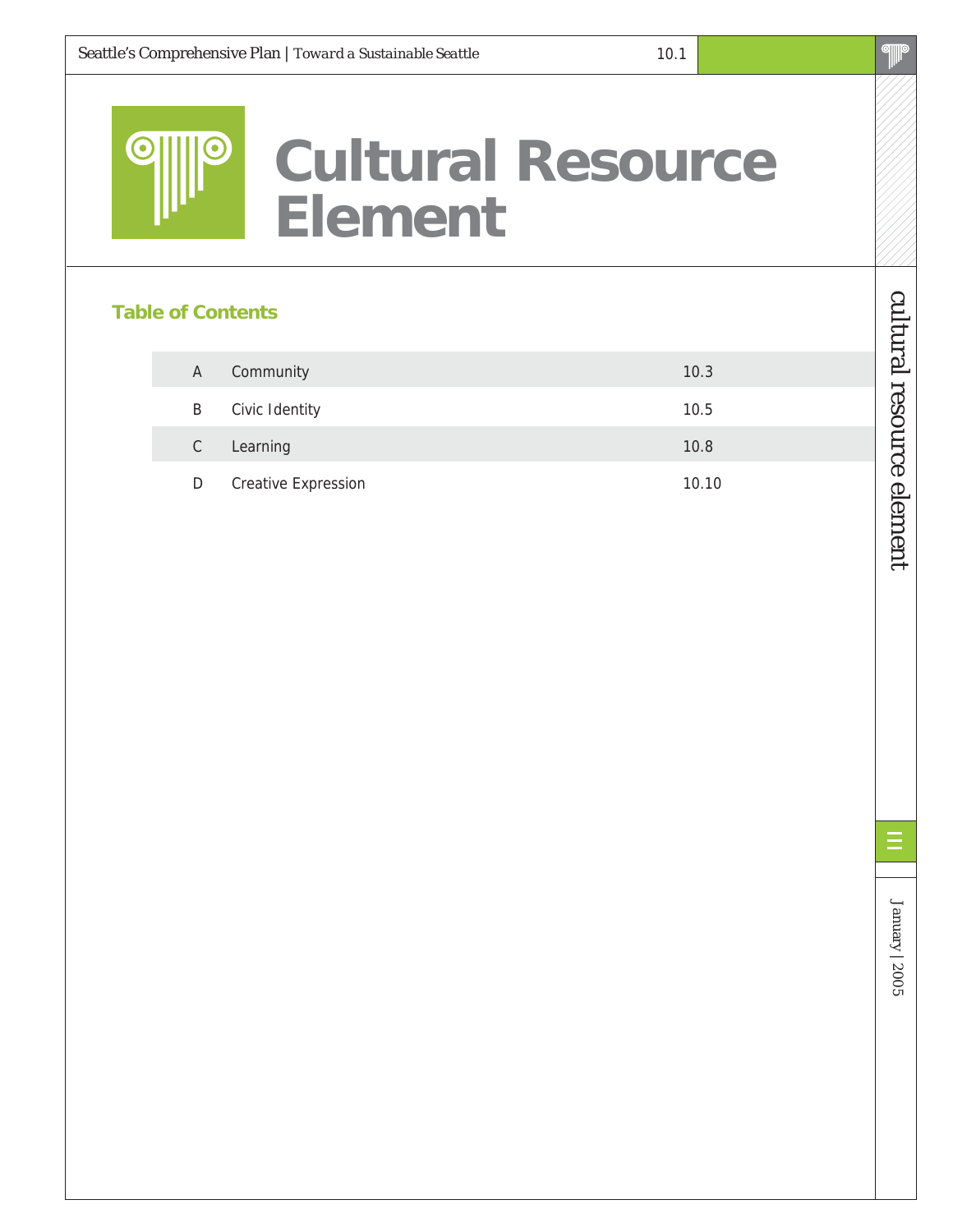# **Cultural Resource Element**

## **A** Community

#### discussion

Seattle is a city of communities. Some communities are defined as an identifiable place (neighborhoods) with particular physical conditions, tradition or history. Other communities are not geographically based, but rather are defined by people sharing a common identity, heritage or experience. Within a community, people learn about themselves and customs, and traditions are kept alive.

Communities provide a place for people to meet and share experiences. By exploring the culture, heritage and customs of other communities, people learn how they fit into the larger Seattle community and beyond. Celebrating the diversity of our communities encourages civil behavior among citizens. By teaching tolerance, fueling natural inquisitiveness, and expanding understanding, cultural resources contribute to conditions that make it possible for people from different backgrounds to live together with mutual respect.

#### celebrating diversity & strengthening a sense of belonging goals

- **CR**G1 A city that welcomes diversity; works to raise awareness and understanding of the city and its peoples; and nurtures the ethnic and cultural traditions of its diverse citizenry.
- **CR**G2 A city where the sense of community is strong, opportunities for people to interact with each other are many, and conditions that contribute to isolation and segregation are discouraged.

#### celebrating diversity & strengthening a sense of belonging policies

- **CR**1 Encourage and support communities in celebrating, preserving, and transmitting their traditions through cultural and heritage activities, the arts, education, publishing and reading, and public events.
- **CR**2 Involve neighborhoods in public projects, including publicly-sponsored art and cultural events, so that the projects reflect the values of, and have relevance and meaning to, the neighborhoods in which they are located. Encourage projects that are challenging and thought provoking, as well as beautiful, fun and entertaining.
- **CR**3 Use cultural resources to promote crosscultural awareness and depict differing points of view in order to foster open and intentional exploration of the issues and conditions that tend to divide communities, so that actions can be taken to confront and overcome these conditions.

#### fostering a sense of place goals

- **CR**G3 A city that values, maintains and enhances the resources that establish the public realm, including schools, libraries, museums and other cultural facilities, streets and public rights-of-way, government facilities and public open spaces, and promotes the use of these places for public gathering and cultural expression.
- **CR**G4 A city that uses public projects and activities to help define Seattle's identity, especially civic spaces that provide residents and visitors with strong symbols of the city or neighborhood identity.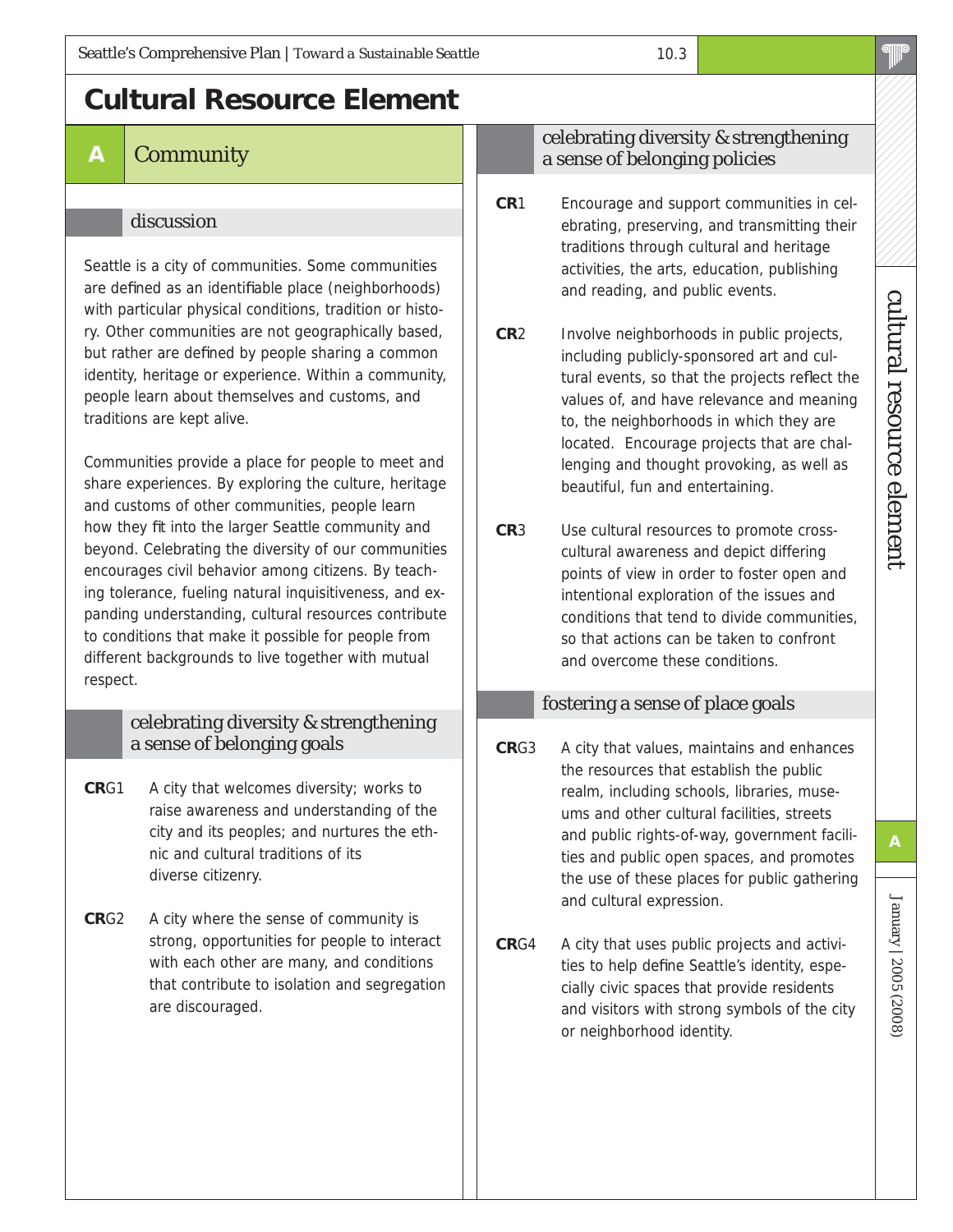| <b>dillo</b>              |                 |                           | 10.4                                                                                                                                                                                                                                                                                                                                                                                        |  |                                    | Seattle's Comprehensive Plan   Toward a Sustainable Seattle                                                                                                                                                                                                                                                                                                                                                                                                                                                                                                                                  |
|---------------------------|-----------------|---------------------------|---------------------------------------------------------------------------------------------------------------------------------------------------------------------------------------------------------------------------------------------------------------------------------------------------------------------------------------------------------------------------------------------|--|------------------------------------|----------------------------------------------------------------------------------------------------------------------------------------------------------------------------------------------------------------------------------------------------------------------------------------------------------------------------------------------------------------------------------------------------------------------------------------------------------------------------------------------------------------------------------------------------------------------------------------------|
|                           | CR <sub>4</sub> |                           | fostering a sense of place policies<br>Continue Seattle's long tradition of provid-<br>ing a rich variety of public open spaces,<br>community gardens, and public facilities to<br>provide residents with recreational and<br>cultural opportunities, promote environ-<br>mental stewardship and attract desirable<br>economic development.                                                 |  |                                    | details that can reinforce community<br>$\bullet$<br>identity and authenticity such as light<br>standards, street name markers, origi-<br>nal granite curbing and cobblestone<br>paving or types of street trees; or<br>space for landscaping projects.<br>using cultural resources to implement<br>the urban village strategy goal                                                                                                                                                                                                                                                          |
| cultural resource element | CR5             |                           | Capitalize on the potential that public<br>projects have for serving as symbols of the<br>city, and for expressing the identity and<br>special character of the area where they<br>are located by encouraging public art<br>and excellent urban design and                                                                                                                                  |  | CRG5                               | A city that regards the community-build-<br>ing potential of cultural resources as an<br>integral part of its growth management<br>strategy-the urban village strategy.                                                                                                                                                                                                                                                                                                                                                                                                                      |
|                           |                 | architecture that:        |                                                                                                                                                                                                                                                                                                                                                                                             |  |                                    | using cultural resources to implement<br>the urban village strategy policies                                                                                                                                                                                                                                                                                                                                                                                                                                                                                                                 |
|                           |                 | the city;<br>the project. | respond to local climate conditions,<br>respect the surrounding context, use<br>local building and landscaping materi-<br>als, emphasize conservation, and draw<br>on the region's cultural heritage;<br>communicate the purpose of the<br>project and the identity, history and<br>uniqueness of different places within<br>enhance accessibility; and<br>integrate art into the design of |  | CR <sub>7</sub><br>CR <sub>8</sub> | Promote the development or expansion<br>of cultural facilities, including libraries,<br>schools, parks, performing arts and art<br>exhibition facilities, museums, and commu-<br>nity centers, in areas designated as urban<br>villages and urban centers.<br>In general, use the hierarchy of urban<br>village designations to guide the siting of<br>different types of cultural facilities, direct-<br>ing those facilities that attract large num-<br>bers of people to urban centers, because<br>these areas: function as major commercial<br>centers and gathering places; have unpar- |
| A<br>January   2005       | CR <sub>6</sub> | for example:              | Capitalize on opportunities for promoting<br>community identity through the design of<br>street space, preserving or encouraging,<br>street furnishings that reflect the ethnic<br>heritage or architectural character of<br>the surrounding neighborhood;<br>artworks and markers commemorating<br>important events or individuals;                                                        |  |                                    | alleled regional access through the regional<br>transit system; and will accommodate a<br>substantial amount of the city's growth<br>over the next 20 years. All types of urban<br>villages are suitable for small cultural facili-<br>ties. The scale of facilities should generally<br>be compatible with the character of the<br>neighborhood in which they are located.                                                                                                                                                                                                                  |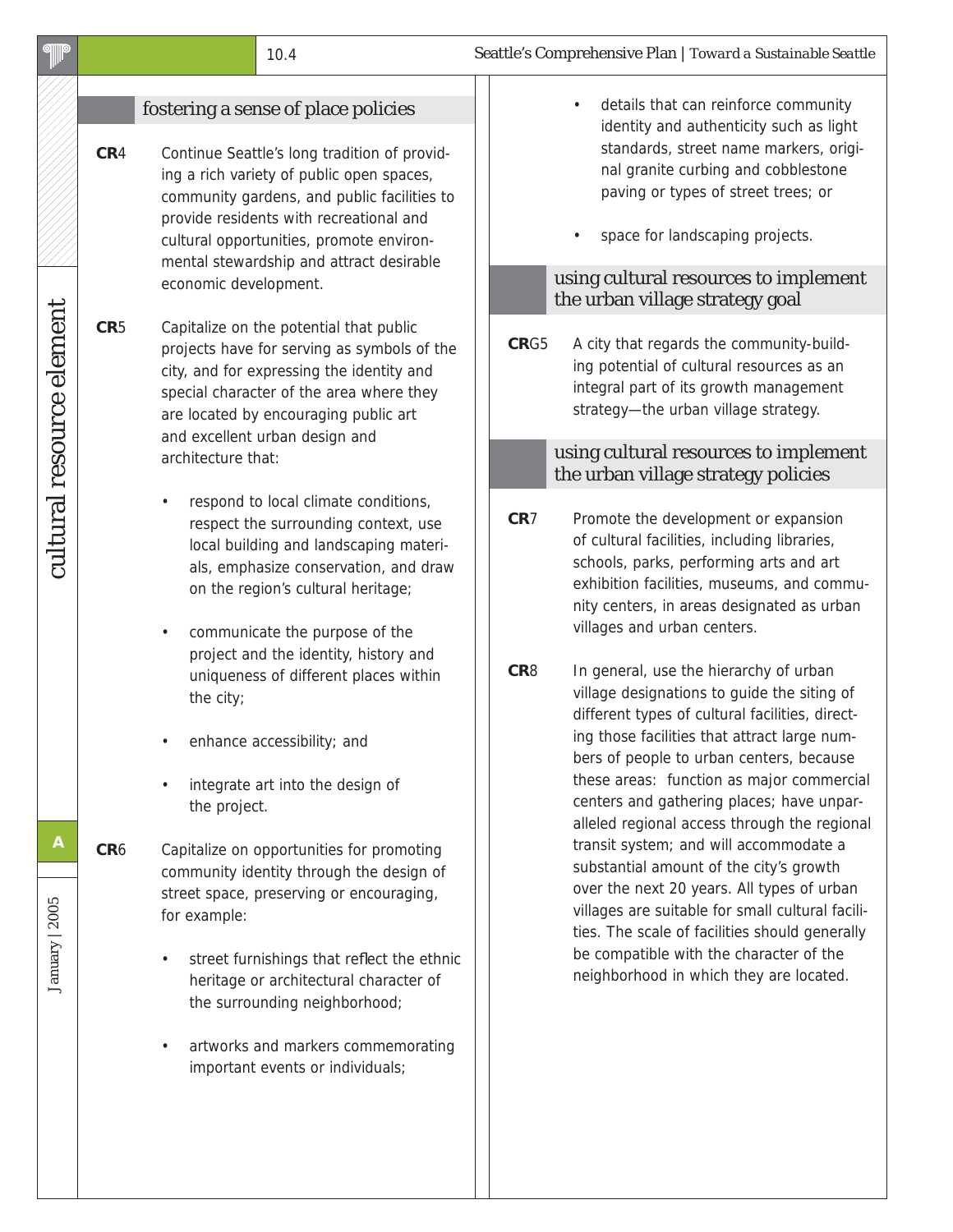- **CR**9 Work with neighborhoods and agencies to identify resources of historic, architectural, cultural, artistic, or social significance, especially in urban centers and urban villages. Encourage neighborhood-based efforts to preserve these resources, and apply public resources where appropriate. Identify structures, sites and public views, in addition to those already recognized, that should be considered for protection measures.
- **CR**10 Foster public life throughout the city by providing open spaces that are well-integrated into the neighborhoods they serve and function as "public living rooms" for informal gathering and recreation, especially in more densely populated urban centers and urban villages.

# **B** Civic Identity

#### discussion

Each of us views Seattle from our own experiences and interests. While there is great value in celebrating the identities of the many different communities within the city, it is equally important to maintain a shared identity of Seattle. Identifying ourselves as one community enables us to pull together and support pursuits that benefit the city as a whole.

Some of what defines Seattle's identity is timeless — its spectacular setting amid mountains and water, the terrain and its marine climate. The special relationship between the people of Seattle and this environment has helped shape who we are, and instilled an awareness that our treatment of the environment has direct consequences on us and on future generations.

A large part of Seattle's special identity and civic pride is derived from its heritage. From the Native Americans who first established trading centers along the Duwamish to the continuing waves of newcomers from around the world, all have left their mark.

Over time, Seattle has acquired many features that people have come to identify with the city. Among these are its distinctive neighborhoods and public art, the Space Needle and Seattle Center, the Olmsted network of parks and boulevards, Pioneer Square and other historic neighborhoods, the Pike Place Public Market, the University of Washington, and the downtown skyline, distinguished by landmarks such as the Smith Tower.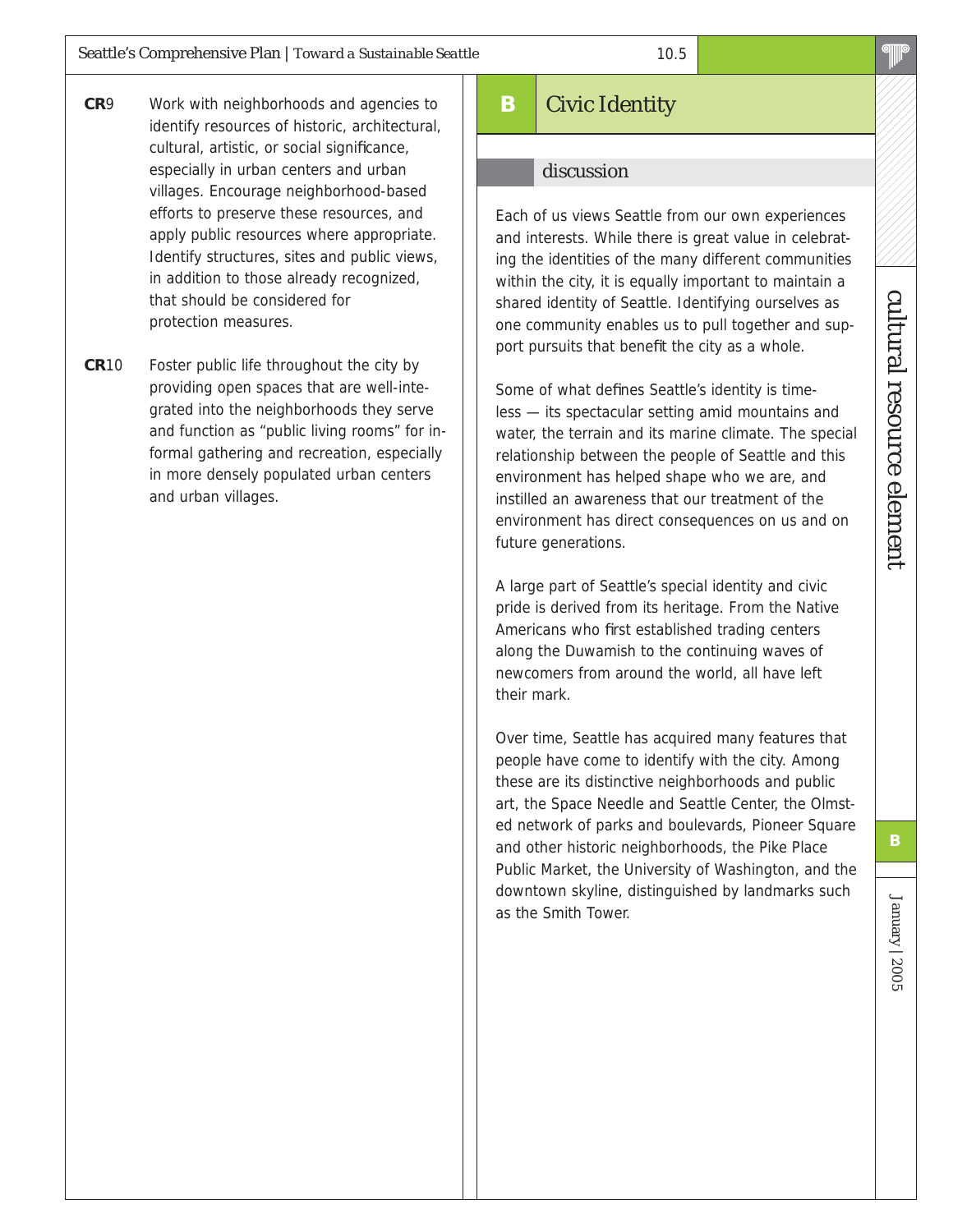Seattle's identity is also tied to its function as a commercial city, with origins as a frontier port and rail terminus exporting the region's resources. In the past, the city's somewhat isolated location lessened the impact of trends influencing other parts of the country, allowing more of its own identity to show through. More recently, Seattle's position as a gateway to the Pacific, global commercial center and transportation hub has dramatically increased exposure to and influence from the outside world.

Today, Seattle has a distinct and prominent place in the culture of the Puget Sound region. A vibrant arts community and a concentration of cultural institutions within Seattle have given the city a national reputation as a cultural center.

Seattle remains a work in progress. One of the few constant characteristics of this city is that it is always changing. So, in addition to the challenge of defining who we are, we also have the challenge of expressing what we want this city to become.

#### providing a sense of continuity & community through our historic legacy goals

- **CR**G6 A city that celebrates and strives to protect its cultural legacy and heritage, to preserve and protect historic neighborhoods and to preserve, restore and re-use its built resources of cultural, heritage, architectural, or social significance in order to maintain its unique sense of place and adapt to change gracefully.
- **CR**G7 A city that preserves the integrity of the cultural resources under City control, including public art and archaeological and historic resources, and fosters in the community a sense of personal responsibility and stewardship for all cultural resources.

#### providing a sense of continuity & community through our historic legacy policies

- **CR**11 Identify and protect landmarks and historic districts that define Seattle's identity and represent its history, and strive to reduce barriers to preservation. As appropriate, offer incentives for rehabilitating and adapting historic buildings for new uses.
- **CR**12 Preserve and enhance the City Archives as a unique cultural resource for documenting the human experience in Seattle.
- **CR**13 Promote partnerships among cultural heritage agencies in City government — e.g., the City Archives, Seattle Public Library, Urban Conservation — and community organizations to develop interpretative and educational programming about Seattle's heritage.
- **CR**14 Increase awareness of the community's heritage by promoting cultural preservation programs or activities, and by encouraging public participation in documenting Seattle's history, especially the participation of the elderly who provide the most direct connection with the past.
- **CR**15 Identify and work with others to explore ways to preserve Seattle's archaeological resources. Initiate and support efforts to educate Seattle citizens about these resources.
- **CR16** Set an example by maintaining a high standard for the care of City-owned cultural resources to encourage owners of properties having value as cultural resources to do the same.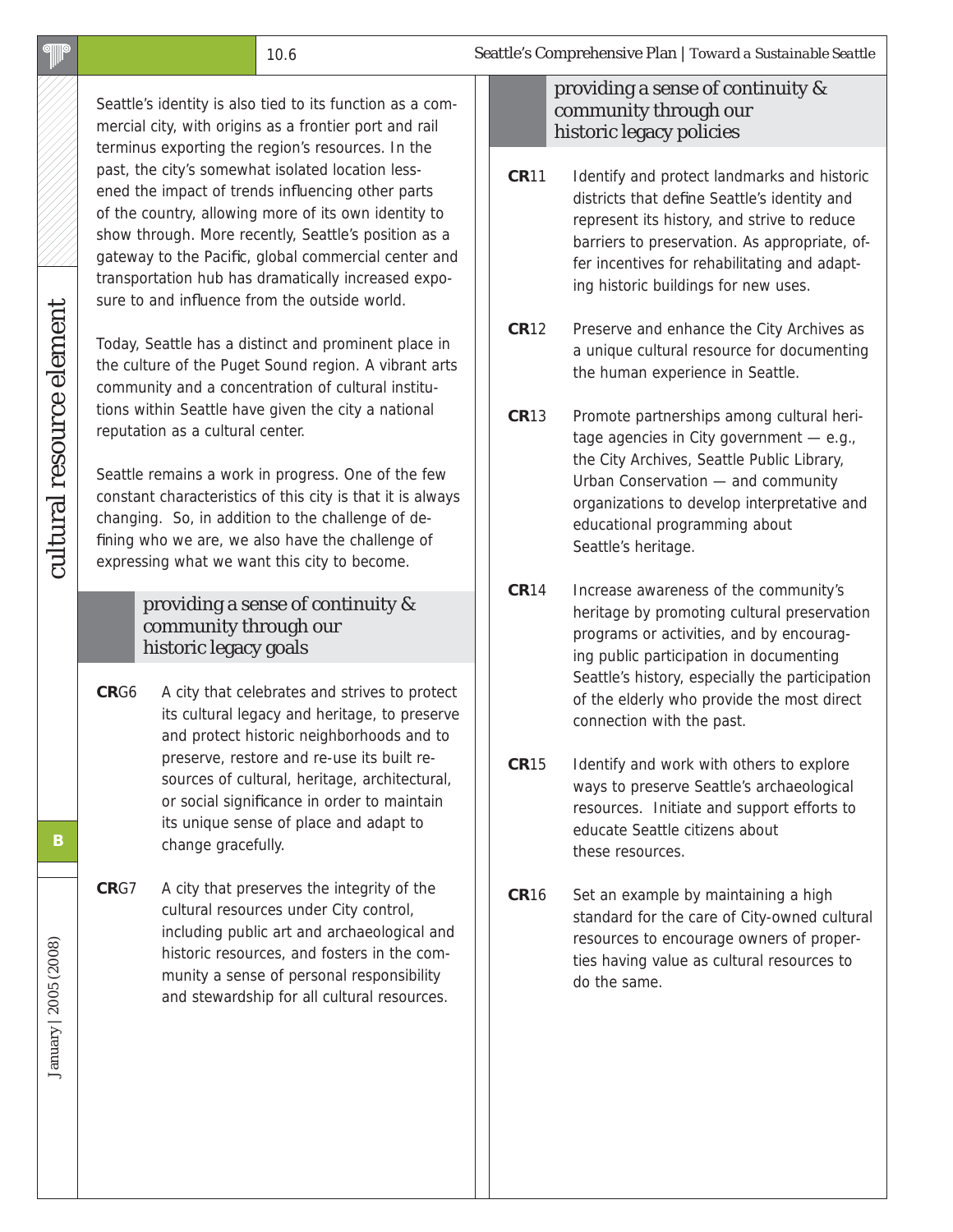#### defining & advancing Seattle's place in the region & the world goals

- **CR**G8 A city that continually builds on the strengths of its cultural resources to advance as an international cultural center.
- **CR**G9 A city that maintains its place as the cultural center of the region, while participating as a partner in the region's network of cultural infrastructure — universities and educational institutions, libraries, arts and heritage organizations and facilities, and creative individuals and supporters — to sustain this infrastructure and provide greater access for all.

#### defining & advancing Seattle's place in the region & the world policies

- **CR**17 Promote partnerships among the City and other public and private entities in the region to:
	- provide mutual support for the preservation, maintenance and development of regional cultural facilities where people experience world-class cultural events; and
	- make these resources visible, accessible and integrated with the community.
- **CR**18 Encourage other jurisdictions in the region to help Seattle sustain and enhance the cultural facilities located in Seattle that serve the region as a whole.
- **CR**19 Recognize that the city's Major Institutions (universities and hospitals) represent cultural resources for the neighborhoods in which they are located, the region and beyond, and work with these institutions as they develop plans for the future to encourage greater public access and enjoyment of these resources.
- **CR**20 Because of their central location and historic role as the region's meeting places, and the added benefits that come from having a recognized district of related activities, continue to support the concentration of regional cultural facilities in downtown Seattle and Seattle Center.
- **CR**21 Promote artistic exploration and exchange worldwide through many avenues, including Seattle Sister Cities Program, and through cultural partnerships with Africa, the Asian Pacific Rim, Latin America, Mexico and other countries represented in Seattle's population.
- **CR**22 Develop portions of the surplused Naval Station Puget Sound at Sand Point into a multi-purpose regional facility to support the arts and cultural activity.

#### developing the economy goal

**CR**G10 A city that utilizes its wealth of cultural resources to promote employment, small business development, trade, and tourism and to attract businesses to the Pacific Northwest.

#### developing the economy policies

- **CR**23 Document and increase public awareness of the tremendous contributions that cultural resources make to the city's fiscal well being.
- **CR**24 Foster an urban environment and cultural activities that are true to the values and needs of the city's citizens, because a city that promotes its own identity will, in the long run, sustain its attractiveness to visitors without compromising its integrity.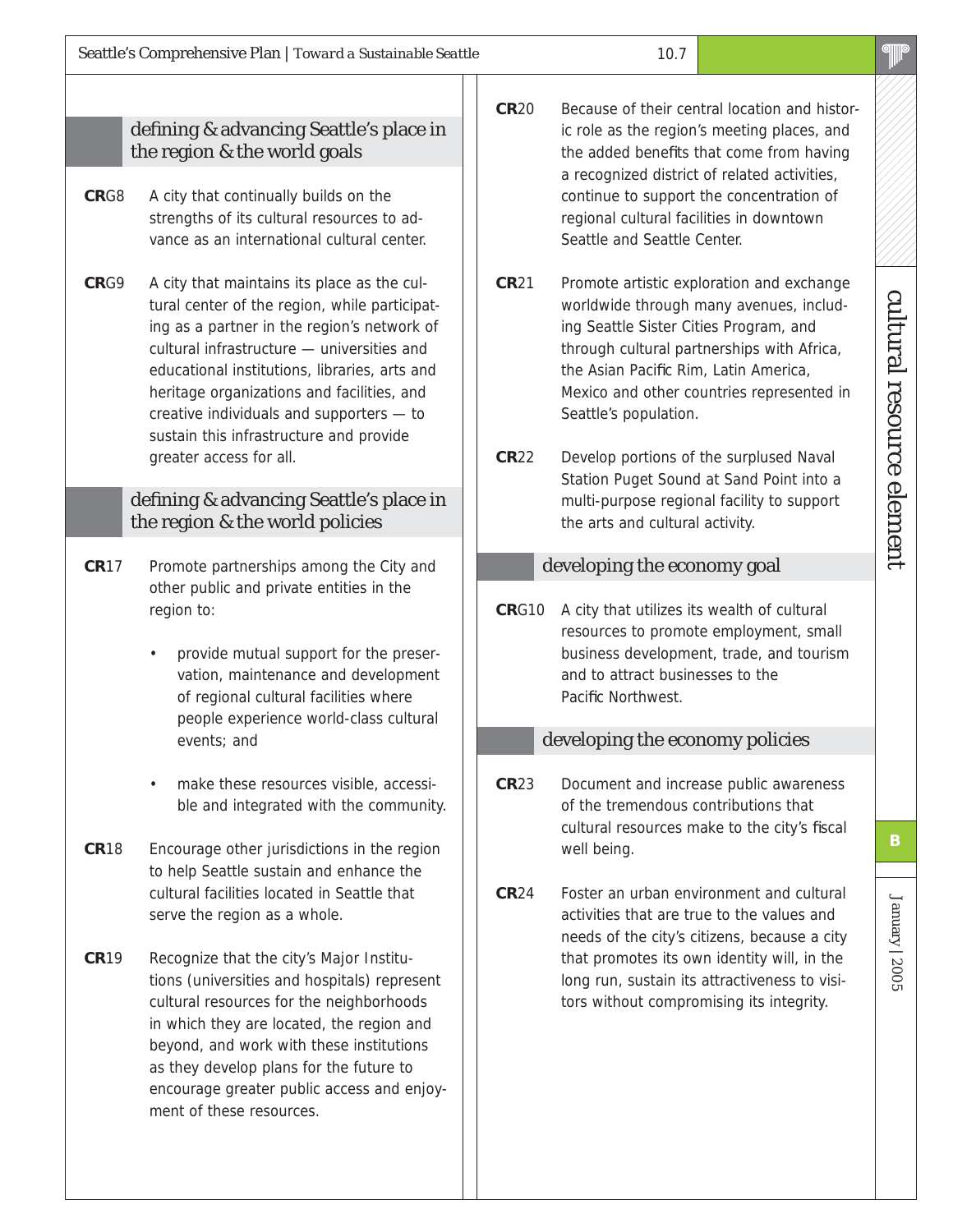| <b>alli</b> la            |                                                                                                                                                                                                         | 10.8                                                                                                                                                                                                                                                                                                                                                                                                                                                                                                                                                                                                                              | Seattle's Comprehensive Plan   Toward a Sustainable Seattle                                                                                                                                                                                                                                                                                                                        |  |  |
|---------------------------|---------------------------------------------------------------------------------------------------------------------------------------------------------------------------------------------------------|-----------------------------------------------------------------------------------------------------------------------------------------------------------------------------------------------------------------------------------------------------------------------------------------------------------------------------------------------------------------------------------------------------------------------------------------------------------------------------------------------------------------------------------------------------------------------------------------------------------------------------------|------------------------------------------------------------------------------------------------------------------------------------------------------------------------------------------------------------------------------------------------------------------------------------------------------------------------------------------------------------------------------------|--|--|
|                           | <b>CR25</b>                                                                                                                                                                                             | Recognize the economic value of Seattle's<br>cultural resources in attracting tourism; re-                                                                                                                                                                                                                                                                                                                                                                                                                                                                                                                                        | $\mathbf C$<br>Learning                                                                                                                                                                                                                                                                                                                                                            |  |  |
|                           |                                                                                                                                                                                                         | invest a share of the revenue derived from                                                                                                                                                                                                                                                                                                                                                                                                                                                                                                                                                                                        |                                                                                                                                                                                                                                                                                                                                                                                    |  |  |
|                           |                                                                                                                                                                                                         | tourism to sustain and expand<br>cultural resources.                                                                                                                                                                                                                                                                                                                                                                                                                                                                                                                                                                              | discussion                                                                                                                                                                                                                                                                                                                                                                         |  |  |
| cultural resource element | <b>CR26</b><br>Promote collaboration among the business<br>community and organizations involved in<br>cultural resources to make cultural experi-<br>ences accessible to the widest<br>possible public. |                                                                                                                                                                                                                                                                                                                                                                                                                                                                                                                                                                                                                                   | Cultural resources influence what and how we learn.<br>Participation in creative processes as part of learning<br>teaches people to adapt to change. This is especially<br>important for young people who will need to be flexi-<br>ble to face the challenges of an increasingly complex<br>and rapidly changing world.                                                           |  |  |
|                           |                                                                                                                                                                                                         | Business leaders understand that today's interna-<br>tional marketplace demands workers whose educa-<br>tion develops their critical thinking, problem-solving<br>abilities, creativity and interpersonal skills - all<br>attributes cultivated by the arts. In Creative America,<br>the President's Committee on the Arts and the<br>Humanities states: "Educators observe that students<br>develop creative thinking through the arts and<br>transfer that capacity to other subjects. Studies also<br>show that when the arts are a strong component of<br>the school environment, drop-out rates and<br>absenteeism decline." |                                                                                                                                                                                                                                                                                                                                                                                    |  |  |
|                           |                                                                                                                                                                                                         |                                                                                                                                                                                                                                                                                                                                                                                                                                                                                                                                                                                                                                   | Seattle has many sources of cultural activity - span-<br>ning areas as diverse as grunge music, film, folk<br>dancing, cutting edge theater, opera, and hand-<br>blown glass art. These resources provide personal<br>enrichment and enjoyment, and unique learning op-<br>portunities that may also ignite the spark of interest<br>that defines a life's work for many citizens. |  |  |
| С                         |                                                                                                                                                                                                         |                                                                                                                                                                                                                                                                                                                                                                                                                                                                                                                                                                                                                                   | increasing access & opportunities<br>for learning goals                                                                                                                                                                                                                                                                                                                            |  |  |
| January   2005            |                                                                                                                                                                                                         |                                                                                                                                                                                                                                                                                                                                                                                                                                                                                                                                                                                                                                   | A city that is a laboratory for life-long<br>CRG11<br>learning, where people of all ages are af-<br>forded opportunities to continually enrich<br>their lives.                                                                                                                                                                                                                     |  |  |
|                           |                                                                                                                                                                                                         |                                                                                                                                                                                                                                                                                                                                                                                                                                                                                                                                                                                                                                   | CRG12<br>A city where cultural resources are learning<br>tools that can help individuals achieve both<br>self-fulfillment and a productive place in<br>the community.                                                                                                                                                                                                              |  |  |
|                           |                                                                                                                                                                                                         |                                                                                                                                                                                                                                                                                                                                                                                                                                                                                                                                                                                                                                   |                                                                                                                                                                                                                                                                                                                                                                                    |  |  |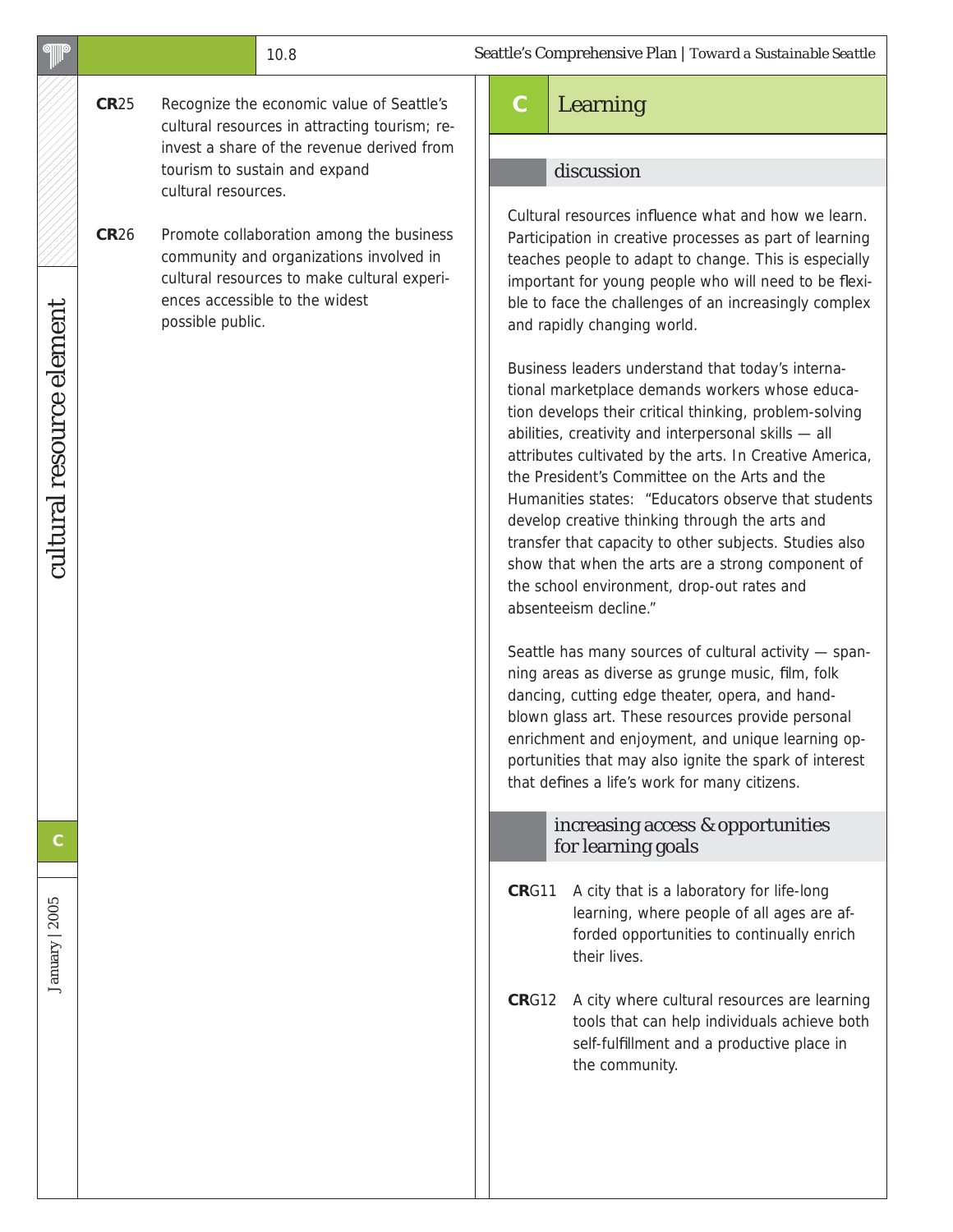#### increasing access & opportunities for learning policies

- **CR**27 Encourage informal opportunities for learning and enjoyment through creative ways of presenting cultural resources to the public, such as poetry and graphic art on transit, presentations at major public events, the treatment of information on public flyers and billing statements, and library resources and programming.
- **CR**28 Take advantage of the opportunities that facilities attracting large numbers of people present for teaching about the community and its history.
- **CR**29 Work in partnership with artists, arts organizations, ethnic, cultural, musical and community associations, and education institutions to foster opportunities for lifelong cultural exploration for all citizens.
- **CR**30 Encourage schools to make their facilities available to Seattle's neighborhoods for cultural programs, and community services, meetings and gatherings.

#### establishing a strong foundation: focus on youth goal

**CR**G13 A city where children are exposed to cultural resources, educated about Seattle's history and various cultures, and have opportunities to explore their own talents and creativity.

#### establishing a strong foundation: focus on youth policies

- **CR**31 Encourage programs for students to develop their creativity and arts skills as part of their development as confident, wellrounded individuals, both for their lifelong enjoyment and to prepare them for careers in the creative arts or to apply their creative abilities in other professions and pursuits.
- **CR**32 Encourage public art projects that involve youth in design and implementation.
- **CR**33 Support cultural programs, especially for at-risk youth, both in schools and in settings outside school, that involve artists and scholars in partnership with cultural organizations and institutions.
- **CR**34 Create opportunities for Seattle students to be exposed to many cultures in a variety of venues throughout the city, so that their education may be well-rounded. **C**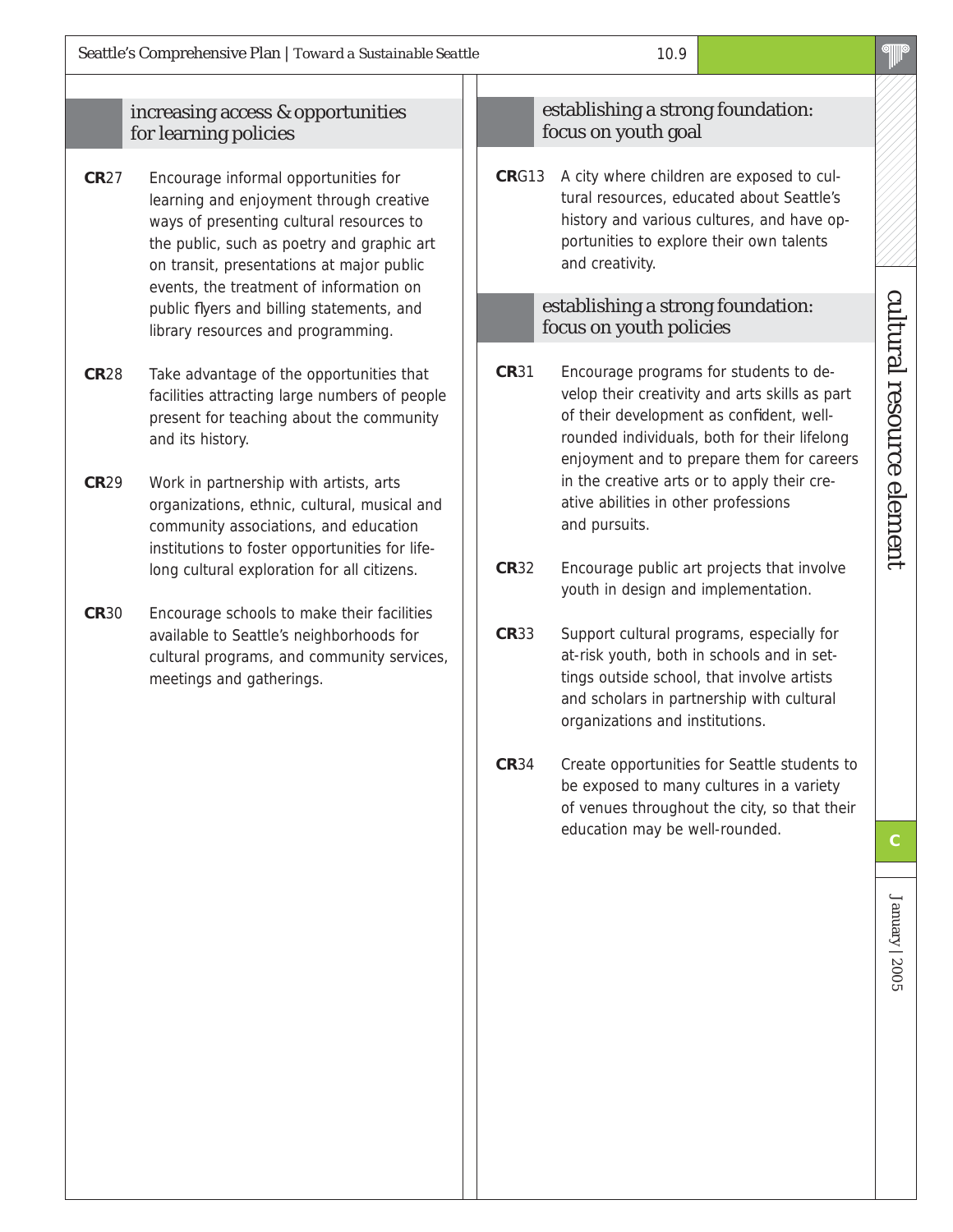# **D** Creative Expression

#### discussion

Each of us has the need to establish our own identity and express who we are. Although individuals must take the initiative to discover and pursue those things that add meaning to their lives, their success depends on an environment that encourages people to engage in these pursuits. Seattle will be a safer, more dynamic community if individuals have access to positive outlets for self-expression. Teenagers and young adults are one group that can especially benefit from these outlets because this is a critical time of life when such experiences will influence the type of adults they will become.

Free expression is the basis of our democratic tradition, and a healthy cultural life is vital to a democratic society. The raising of differing opinions, the coming together for the free exchange of ideas, and finding ways to express new ideas and challenge old ones are all aspects of the democratic process sustained by our cultural resources.

#### encouraging individual expression & participation in community life goals

**CR**G14 A city that integrates arts and cultural activities into the day-to-day experiences of city and community life and in which cultural resources for individual self-expression are widely accessible.

**CR**G15 A city that values and supports the full array of arts, artists and arts organizations, including, but not limited to, written, visual, musical, traditional and performing arts, for their ability to entertain, inspire, challenge and add dimension and enjoyment to the lives of Seattle citizens.

#### encouraging individual expression & participation in community life policies

- **CR**35 Promote partnerships among the City and other public and private entities in the region to:
	- continue to refine and articulate roles of City, County and State government as supporters and promoters of cultural expression;
	- simplify and coordinate funding processes; and
	- promote the development of strong arts and heritage organizations that provide cultural programming.
- **CR**36 Encourage support for cultural resources through individual and corporate philanthropy; show how contributions will benefit both donor and recipient. Publicly recognize and celebrate gift giving of all types and levels.
- **CR**37 Increase opportunities for non-professionals and young people to participate in a variety of public events, festivals and projects, because amateur activity enlivens community life and cultivates deeper appreciation and involvement in cultural activities.
- **CR**38 Reduce barriers to the involvement of people with disabilities in cultural activities.
- **CR**39 Develop a better understanding of how the city's different arts' communities function. Assess the needs of these communities to better recognize and act on opportunities to support them.

January | 2005

January | 2005